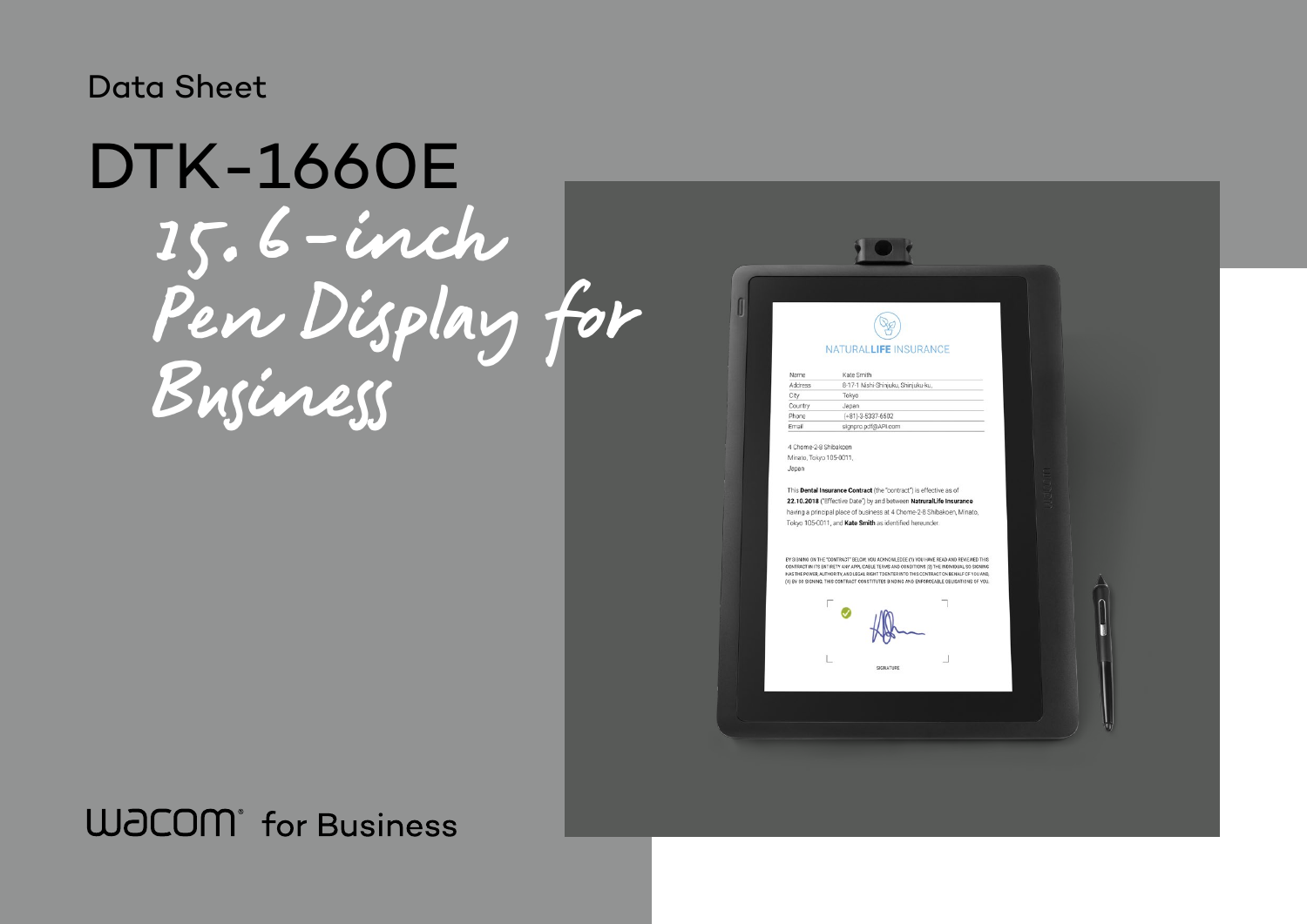# DTK-1660E For beautifully flexible paperless workflows

#### **Product Overview**

Featuring a 15.6 Full HD resolution IPS LCD display, the Wacom DTK-1660E is a premium pen display that enables businesses to create an optimal paperless workflow for in-person customer interactions. Using the DTK-1660E as the key customer-facing device in a paperless workflow, the end-to-end documentation process can be accelerated from days to minutes. Moreover, the costs associated with buying, processing, distributing, storing and securely destroying paper documents can be completely eliminated.

The DTK-1660E features state-of-the-art encryption and 8,192 levels of digital pen pressure sensitivity that enables biometrically-accurate electronic signature capture. These attributes enable organizations to provide the most familiar and secure electronic signing and writing experience. The DTK-1660E also combines a modern, slim look with usage in portrait or landscape mode to create a flexible, comfortable user experience.

#### **Key Features & Benefits**

- **• Outstanding performance and reliability** through proven, premium and market-leading digital pen display technology
- **• Superb ease of use** with no shrinking/scrolling when viewing and signing full screen A4 & letter-sized documents
- **Low maintenance and long-life** thanks to the highly durable, scratch resistant writing surface
- **Lower document fraud risk** through enhanced security and verification with state-of-the-art AES 256 / RSA 2048 encryption

POIN CIN 10.05.2019

Polk City

• **Flexible and comfortable usage** with the ability to switch between landscape and portrait mode to view and sign A4/letter size digital documents within business workflows

• **Enhanced customer satisfaction** through the premium quality and highly intuitive pen and paper-like user experience

• **Clean, clutter-free workspace** with simplified cable management through the 3-in-1

- 
- connector cable

**W**JCOM<sup>\*</sup> for Business

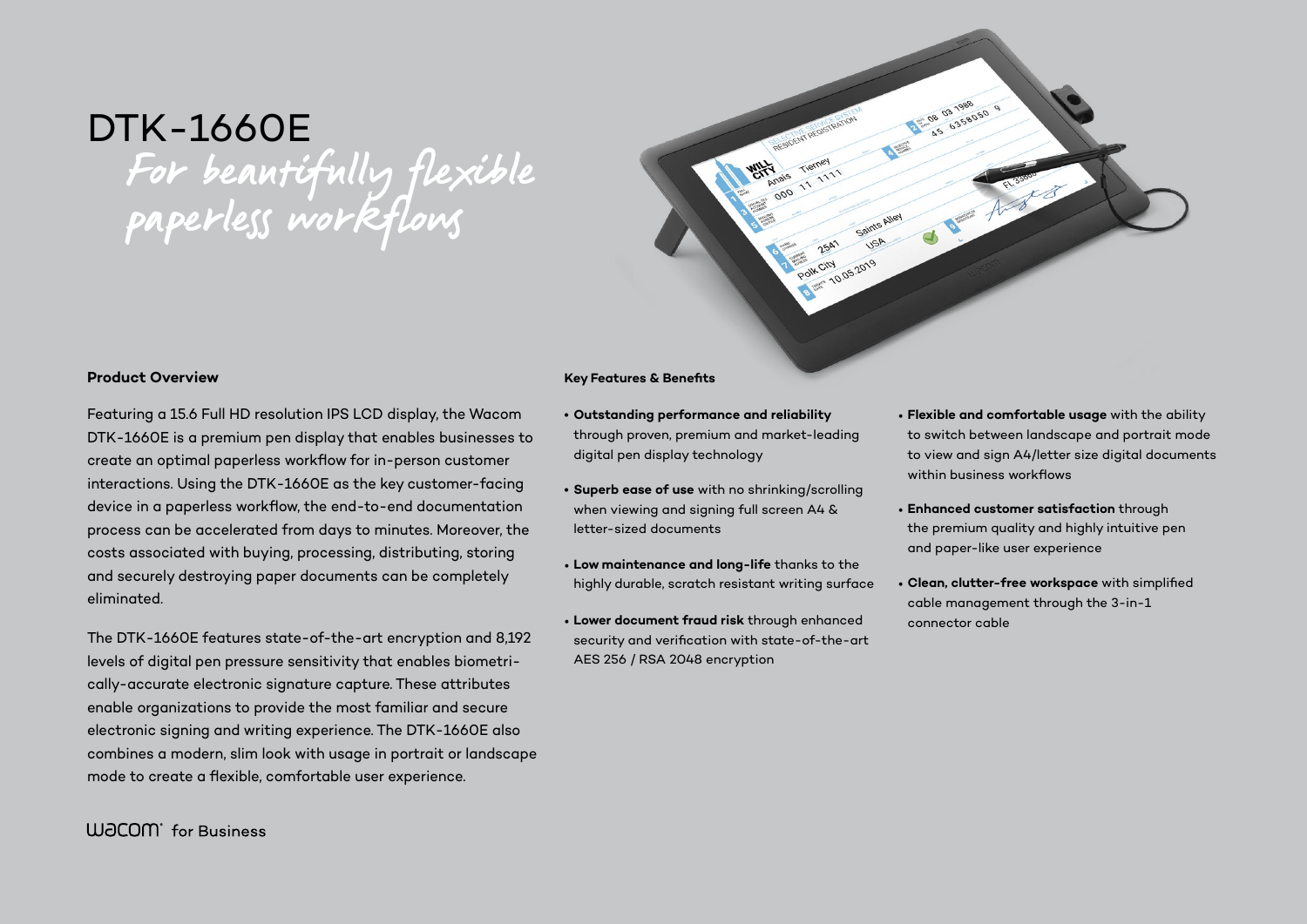### **General Specifications**

|           | Dimensions (W x H x D, excluding stand) | 16.61 x 11.22 x 0.96 inches / 422 x 285 x 24.5 mm                                |
|-----------|-----------------------------------------|----------------------------------------------------------------------------------|
|           | Weight (including stand)                | 4.2 lbs / 1.9 kg                                                                 |
|           | Stand inclination                       | 19° integrated stand                                                             |
|           | Power supply                            | AC 100 ~ 240 V, 50/60 Hz                                                         |
|           | Power consumption                       | 27 W or lower, Power Save mode: 0.5 W or lower,<br>Power OFF mode: 0.5W or lower |
|           | Communication interface                 | <b>USB 2.0</b>                                                                   |
| رس<br>ماڻ | Programmable buttons                    | <b>NA</b>                                                                        |
|           | Supported operating systems             | Windows 10 / 8.1 / 7 (32-bit, 64-bit)<br>Mac OSX 10.11 or later                  |

#### **LCD Screen**

| <b>LCD Panel Type</b>                | <b>IPS</b>                                                |
|--------------------------------------|-----------------------------------------------------------|
| Touch Input                          | No                                                        |
| Cover glass surface                  | Tempered Glass with AG film                               |
| Aspect ratio                         | 16:9                                                      |
| Native resolution                    | 1920 x 1080 pixels                                        |
| Video input                          | <b>HDMI</b>                                               |
| Viewing angles (horizontal/vertical) | 176° / 176°                                               |
| Colours                              | 16.7M colors                                              |
| Luminance (brightness)               | 0.13 cd/in <sup>2</sup> / 210 cd/m <sup>2</sup> (typical) |
| Contrast ratio                       | 1000:1 (typical)                                          |
| Response time                        | 25 ms (typical)                                           |

#### **Tablet and Pen**

-1660E, Wacom Pro Pen 2, Pen stand with cement nibs and nib removal tool, Pen tether, 1 cable, AC power adapter, Power cable, Quick Start Guide, IPI

|       | Technology            | Electron       |
|-------|-----------------------|----------------|
|       | Screen dimensions     | 15.6" dia      |
| [ˈ x] | Coordinate resolution | 5080 lpi       |
|       | Coordinate accuracy   | $±0.02$ in     |
|       | Report rate           | 187 poin       |
|       | Pressure levels       | 8192           |
|       | Encryption            | <b>AES 256</b> |
|       | Reading height        | $0.2$ inche    |

#### **Miscellaneous**

| $\qquad \qquad \Longleftrightarrow$                            | Pen storage                      | Pen stand                                                        |
|----------------------------------------------------------------|----------------------------------|------------------------------------------------------------------|
|                                                                | Security lock slot               | Yes, Kensi                                                       |
| $\begin{bmatrix} \cdot & \cdot \\ \cdot & \cdot \end{bmatrix}$ | Mounting system                  | <b>VESA 2.95</b>                                                 |
|                                                                | Signature software compatibility | Compatib<br>Wacom si<br>available t                              |
| $\ddot{Q}$                                                     | <b>Drivers</b>                   | Wacom di<br>SDK/API o                                            |
|                                                                | Warranty                         | 3 years                                                          |
|                                                                | Package content                  | DTK-1660<br>replaceme<br>$3$ -in- $1$ cal<br>$Q_{\rm thick}$ Sta |

### **WJCOM** for Business

tromagenetic Resonance (EMR)

 $\sigma$  diagonal (13.55 x 7.62 inches / 344.2 x 193.6 mm)

 $02$  inches /  $\pm 0.5$  mm (center)

points per second

Encryption ASS 2048

inches / 5 mm or more (center)

Sensington

 $\lambda$  2.95 inches / 75 mm

 $\mathsf{p}$ atible with signature / eSign software and om sign pro PDF; C++, .NET and Java SDK/API able for developers

om driver required<u>,</u>, API available for developers